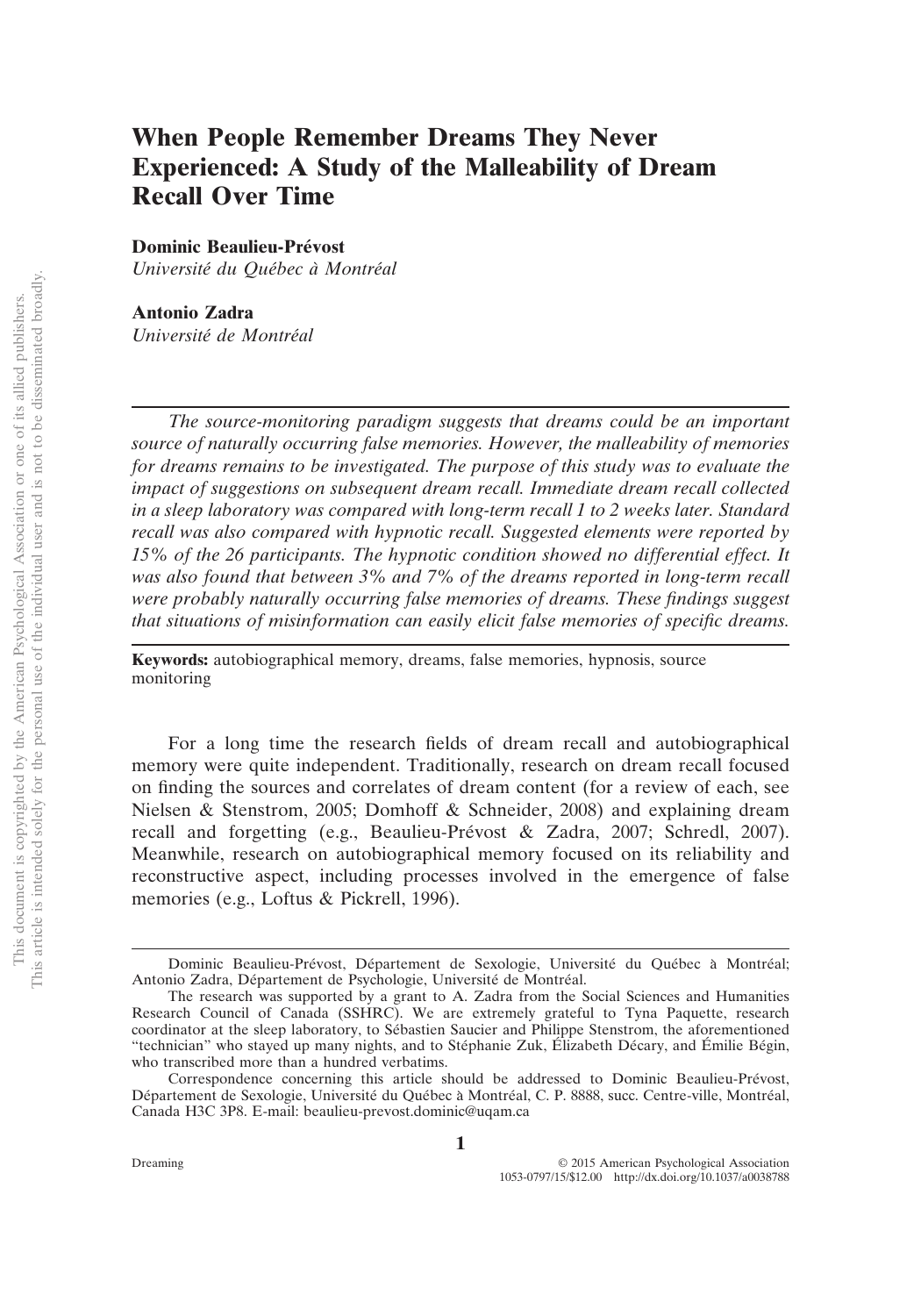The two fields began to merge and interact when a growing number of studies suggested that dreams could be a major source of naturally occurring (as opposed to experimentally induced) false memories (e.g., Johnson, Kahan, & Raye, 1984). From the idea that dreams can play an important role in memory distortion emerged the need to understand whether dream memories and autobiographical memories of events were processed in the same way by the brain (i.e., encoded, reconstructed and recalled) or whether they were processed by qualitatively different systems. The goal of the present study was to add to this line of thinking by assessing the malleability of dream recall with an experimental paradigm adapted from the field of memory distortion.

### **DREAM EXPERIENCES AS SOURCES OF FALSE MEMORIES**

It has long been hypothesized that experiences of *déja` vu* (i.e., feelings of familiarity in the absence of recollection) were either triggered by dream memory fragments when similar situations were reencountered (Baldwin, 1889, in Brown, 2003) or actual dream states intruding into waking consciousness (Zuger, 1966). Similarly, sleep paralysis (i.e., a phenomenon in which people wake up feeling paralyzed and experience dreamlike hallucinations) is hypothesized to be one source for some memories of unusual experiences such as alien abductions, sexual abuse, and the succubus legend (Powell & Nielsen, 1998; McNally & Clancy, 2005). It was also reported that patients with narcolepsy could misinterpret their dreamlike hallucinations as real events (Hays, 1992; Szücs, Janszky, Holló, Migléczi, & Halász, 2003). However, none of these hypotheses was empirically tested, and they were never clearly integrated into theories of autobiographical memory.

The first theory to create a bridge between the two fields was the sourcemonitoring paradigm (Johnson, Kahan, & Raye, 1984), which provided the necessary framework for memory researchers to conceptualize memory for dreams as a type of autobiographical memory.

From its inception, the source-monitoring paradigm (Johnson, Hashtroudi, & Lindsay, 1993) suggested that dreams could be one of the major sources of naturally occurring false memories. According to this paradigm, one major element that helps people differentiate between memories of self-generated (e.g., imagined) events and memories of perceived events is the fact that memories of self-generated events generally carry with them memories (or traces) of the conscious cognitive operations that were required to generate them. From that point of view, false memories occur when the memory of a self-generated event is misattributed to an external source.

However, as demonstrated by Johnson, Kahan, and Raye (1984), dreams constitute a special case of self-generated events: although they are spontaneously generated (i.e., without conscious effort, reflection or planning), they do not carry with them traces of conscious cognitive operations, thereby rendering them theoretically harder to distinguish from real life events.

In one study of dreams and source monitoring (Johnson, Foley, Suengas, & Raye, 1988), participants assessed the phenomenological characteristics of memories of dreams as well as of external events. When compared with memories of events, memories of dreams were generally evaluated as including less perceptual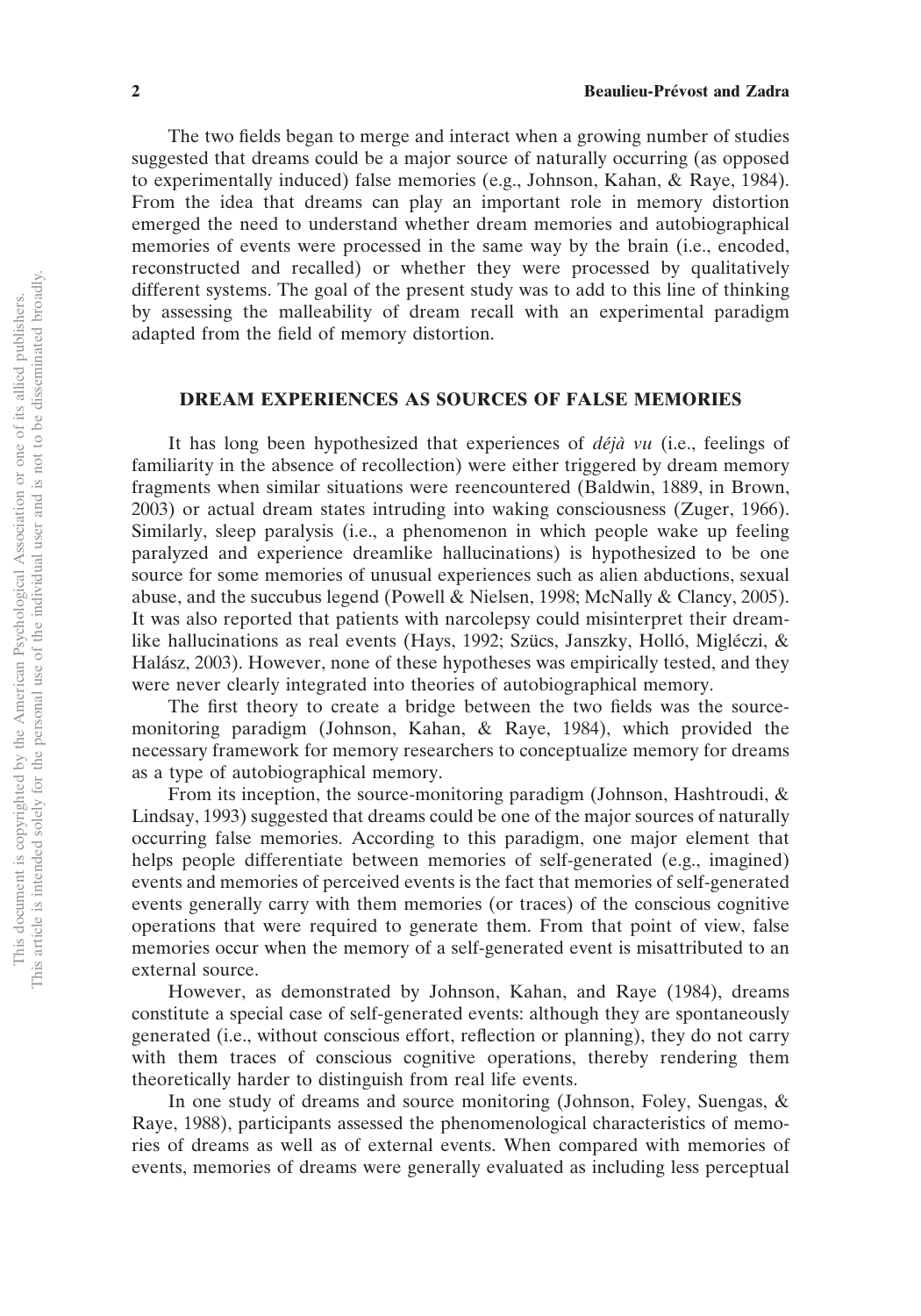and contextual information and fewer relations to other memories. According to the source-monitoring paradigm, source attribution is based on these characteristics of memories. Consequently, memories of dreams including an especially high amount of perceptual and contextual information and relations to many memories of perceived events would be at greater risk of being misattributed (i.e., falsely recognized) as memories of perceived events.

It was also proposed that the characteristics of dream memories are similar to those of childhood memories: both lack sufficient knowledge, cognitive processes, and frontal development for a referenced memory to be encoded (Horton & Conway, 2009). This suggests that it would be easier to misattribute a dream memory to a childhood event that to a recent event.

But to what extent do people experience dreams whose recall is so realistic that they can be confused with real perceived events? Two surveys of nonclinical populations investigated this question (Rassin, Merckelbach, & Spaan, 2001). According to their combined and weighted results  $(n = 340)$ , 76% of the respondents reported that they had experienced at least one dream that was so realistic that they initially believed it had occurred in real life. Furthermore, 14% of the respondents also reported that they had memories for which the source (i.e., dream vs. real events) was unclear to them. Furthermore, respondents who reported experiences of confusion between dreams and reality scored higher on measures of fantasy proneness and dissociation than respondents who did not report such experiences.

In a two-part study, Kemp, Burt, and Sheen (2003) investigated memories of uncertain origin with a student population. They found that (a) half of 68 respondents had memories whose origin (dream or real) they were unsure of and that many of these memories were from a long time ago, and (b) 22% of 73 respondents reported memories of uncertain origin from the previous 3 months. In a third study by the same group (Kemp & Burt, 2006), 73% of 358 undergraduates reported having a memory whose origin, real or dreamt, was uncertain. Although most uncertain memories were mundane in nature (e.g., a conversation with a friend), some were significant (e.g., sexual abuse, minor theft, being hit). Most respondents who resolved their uncertainty concluded that the event had been a dream.

The idea that dreams can be mistaken for or confused with perceived events was also explored by Mazzoni and Loftus (1996), who showed that individuals can be led to falsely believe that words originating from their dream reports had been seen on a list presented to them earlier during the experiment. Moreover, a subsequent series of studies from the same group (Mazzoni & Loftus, 1998; Mazzoni, Lombardo, Malvagia, & Loftus, 1999; Mazzoni, Loftus, Seitz, & Lynn, 1999) showed that a 30 minute session of dream interpretation could be used to make people believe they had experienced a critical childhood event (e.g., being harassed by a bully or being lost in a public space) before the age of three and even to produce memory reports consistent with the suggestion.

More recently, it was suggested that people with frequent dissociative experiences are more prone to create false memories as a result of intrusions into wakefulness of dreamlike experiences that interfere with source-monitoring abilities (van der Kloet, Merckelbach, Giesbrecht, & Lynn, 2012).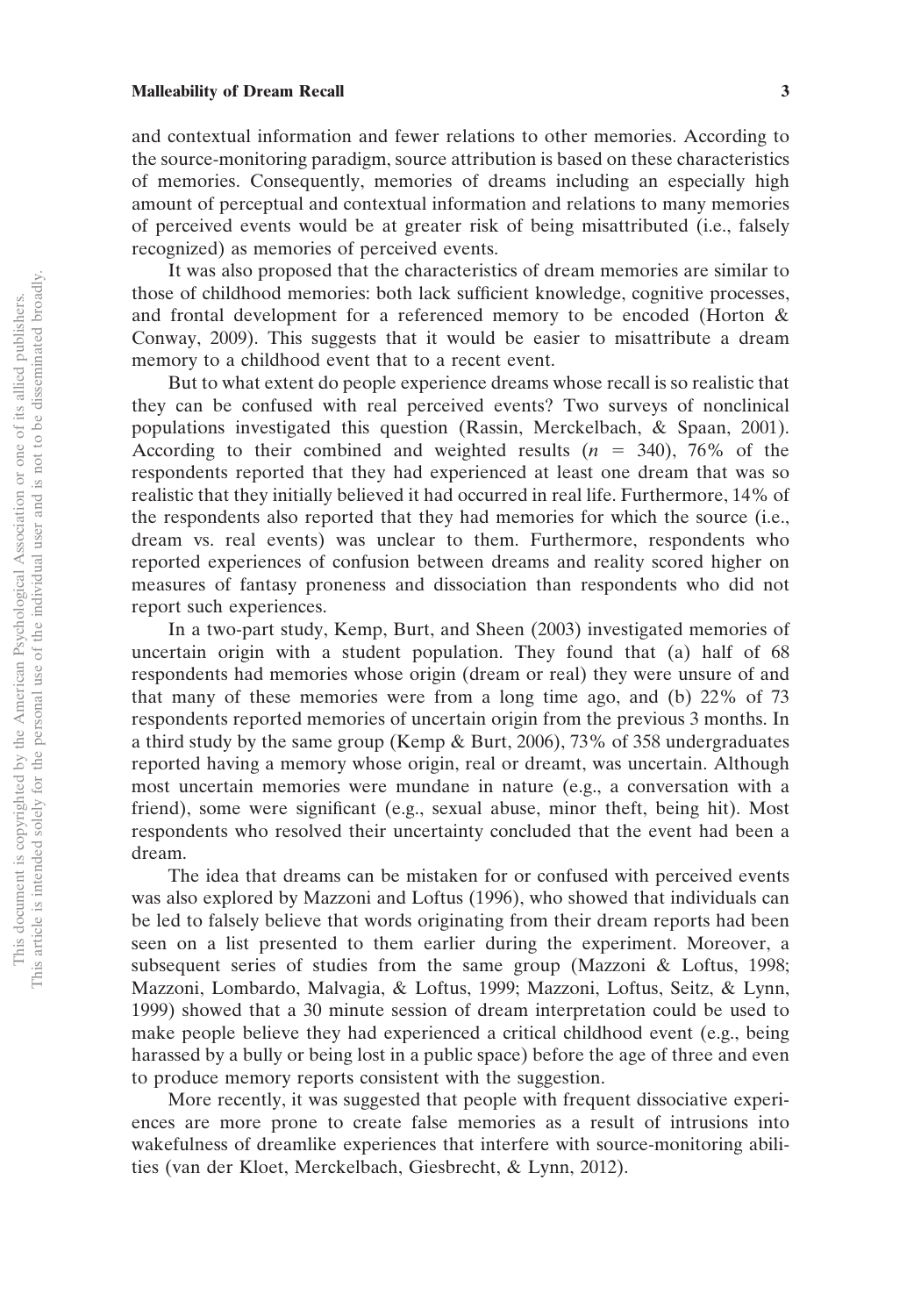Taken as a whole, these studies converge to suggest that dream memories play an important role in the production of false autobiographical memories and that memories of uncertain origin (real or dreamt) may be more common than generally recognized.

## **SIMILARITIES BETWEEN DREAM MEMORIES AND AUTOBIOGRAPHICAL MEMORIES OF EVENTS**

The inclusion of dreams in theoretical models of memory distortion gave rise to a recent body of literature that began to compare various aspects of dream memories and autobiographical memories of events. It was found that three main features of autobiographical memories were also shared by memories for dreams: childhood amnesia (the lack of memories from the first few years), the reminiscence bump (an increased recollection for events that occurred during adolescence and early adulthood), and the recency effect (a higher recall for recent events; Grenier et al., 2005).

It was also shown that memory characteristics facilitating waking event recall also facilitate dream recall (i.e., bizarreness, emotionality, personal salience; for a summary, see Horton  $& Comway, 2009$ ), and that the retrieval trends of the two types of memories were comparable in the medium term (Horton, 2011a). Finally, a recent review suggests that the neurophysiological mechanisms of encoding and recall of episodic memories are largely comparable across wakefulness and sleep (De Gennaro, Marzano, Cipolli, & Ferrara, 2012).

Globally, these studies support the idea that memories of dreams are encoded and recalled using the same neurocognitive mechanisms as any other autobiographical memory, and not via a parallel system with its own rules. If dream memories and memories of events can be considered intrinsically similar, it follows that problems of source misattributions could also happen to dream memories and result in false memories of dreams. In fact, one recent theoretical article (Rosen, 2013) hypothesized that false memories are far more common for dream memories than for memories of events. However, empirical studies have yet to examine the malleability of dream memories and, to our knowledge, false memories of dreams have not been investigated.

This body of literature raises key questions that remain unanswered: How malleable are memories of dreams compared with memories of external events? To what extent can we trust childhood dreams that are recounted by adults to friends or therapists? Can we generalize what is known about the malleability of memories of events to memories of dreams? Because dreams are a likely source of false memories, their malleability has a direct impact on the malleability of autobiographic memories of events.

The main goal of the present study was to provide initial answers to some of these questions by investigating, for the first time, the impact of suggestive techniques on dream recall. A second goal was to investigate three aspects of long-term dream recall: the proportion of dreams recalled, the necessity of a morning dream recall to allow for long-term recall, and the probability of naturally occurring false memories of dreams in long-term recall.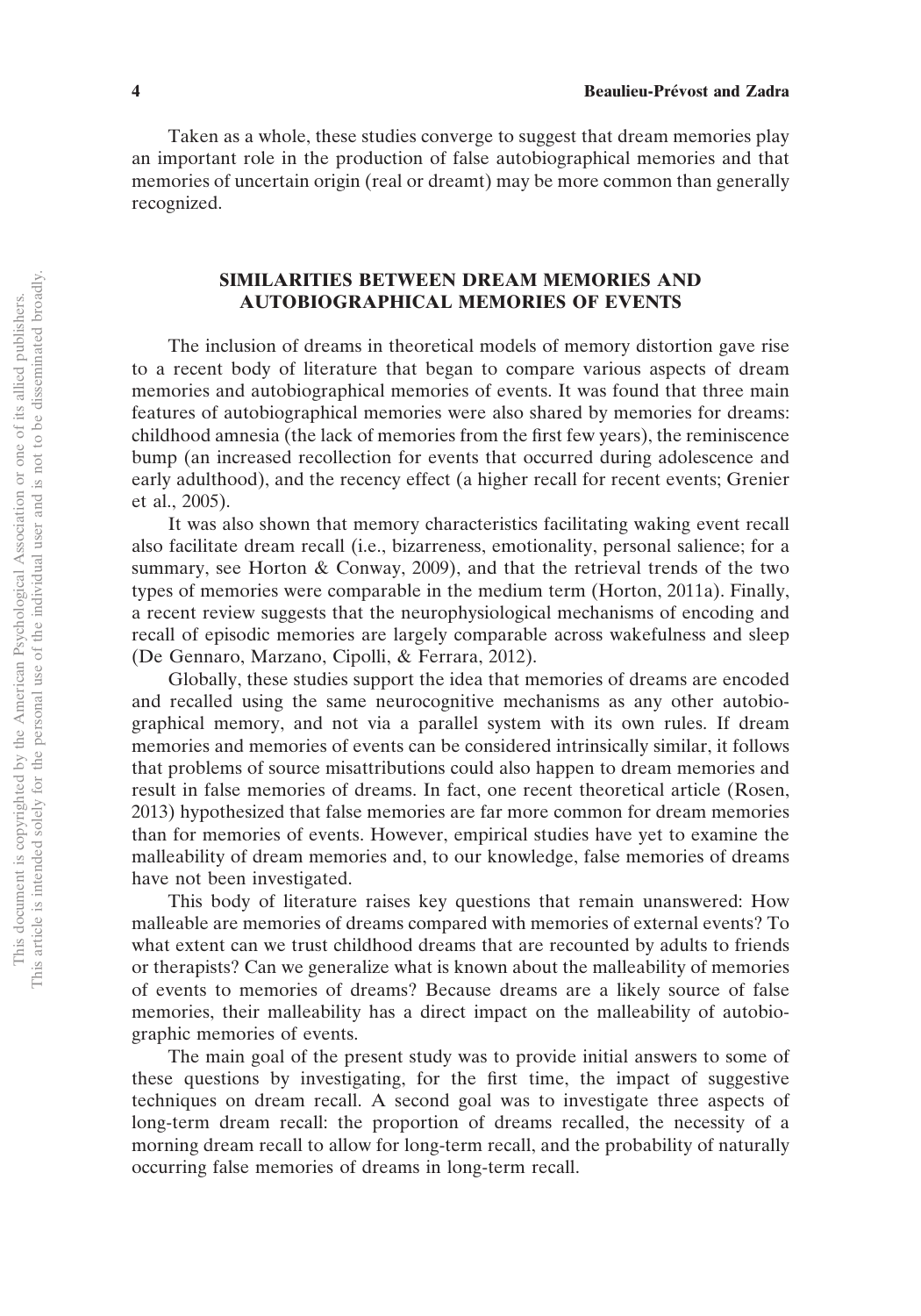To achieve these goals immediate dream recall, as recorded in a sleep laboratory, was compared with long-term recall reported 2 to 3 weeks afterward. In addition, two false dream-like sequences were suggested to participants while in the sleep laboratory via a misinformation procedure to assess whether or not these false dreams would be incorporated into subjects' long-term recall as genuine dream experiences. Finally, one group of participants assigned to a standard recall protocol was compared with a group assigned to a hypnotic protocol. Hypnosis was also included in the project because of its recognized ability to facilitate the creation of false memories of events (Lynn, Matthews, & Barnes, 2009).

Regarding the impact of misinformation, it was predicted that, during the postsleep laboratory interviews, a significant minority of participants would falsely remember at least one of the two suggested dream experiences. It was also hypothesized that the proportion of participants falsely remembering the suggested dream experiences would be greater in the hypnotic condition as compared to the standard recall condition. No prediction was made concerning the investigation of long-term dream recall.

### **METHOD**

### **Participants**

Thirty-seven participants were originally recruited via ads placed on a university campus. Participants were told that the purpose of the study was to understand cognitive processes related to dream recall. Twenty-six participants (18 women and 8 men) completed every phase of the study. A \$25 compensation was offered for the two nights in the sleep laboratory and \$25 following the last follow-up interview.

### **Procedures**

### *Laboratory-Based Dream Recall*

The study was conducted in two successive phases. During phase 1, participants spent two consecutive nights in a sleep laboratory. EEG recordings and electrode placement were performed according the international 10 –20 system and standard polysomnographic measures including electro-oculograms, submental electromyography, and electrocardiogram were recorded on both nights. Depending on subjects' habitual sleep-wake cycle, lights off was between 22:00 and 24:00 and wake time occurred between 6:00 and 8:00.

Participants were awakened from REM sleep for dream recall two or three times during each night (10 minutes into the 2nd REM period or after 15 minutes for subsequent REM periods). Following each awakening, the technician first asked the participants if anything had been going through their minds before being awakened and, if so, to provide a detailed description of the sleep mentation recalled before letting the participant fall back asleep. All dream reports were audio taped and later transcribed. As soon as participants awakened in the morning, they were given a dream recall form on which all dream material and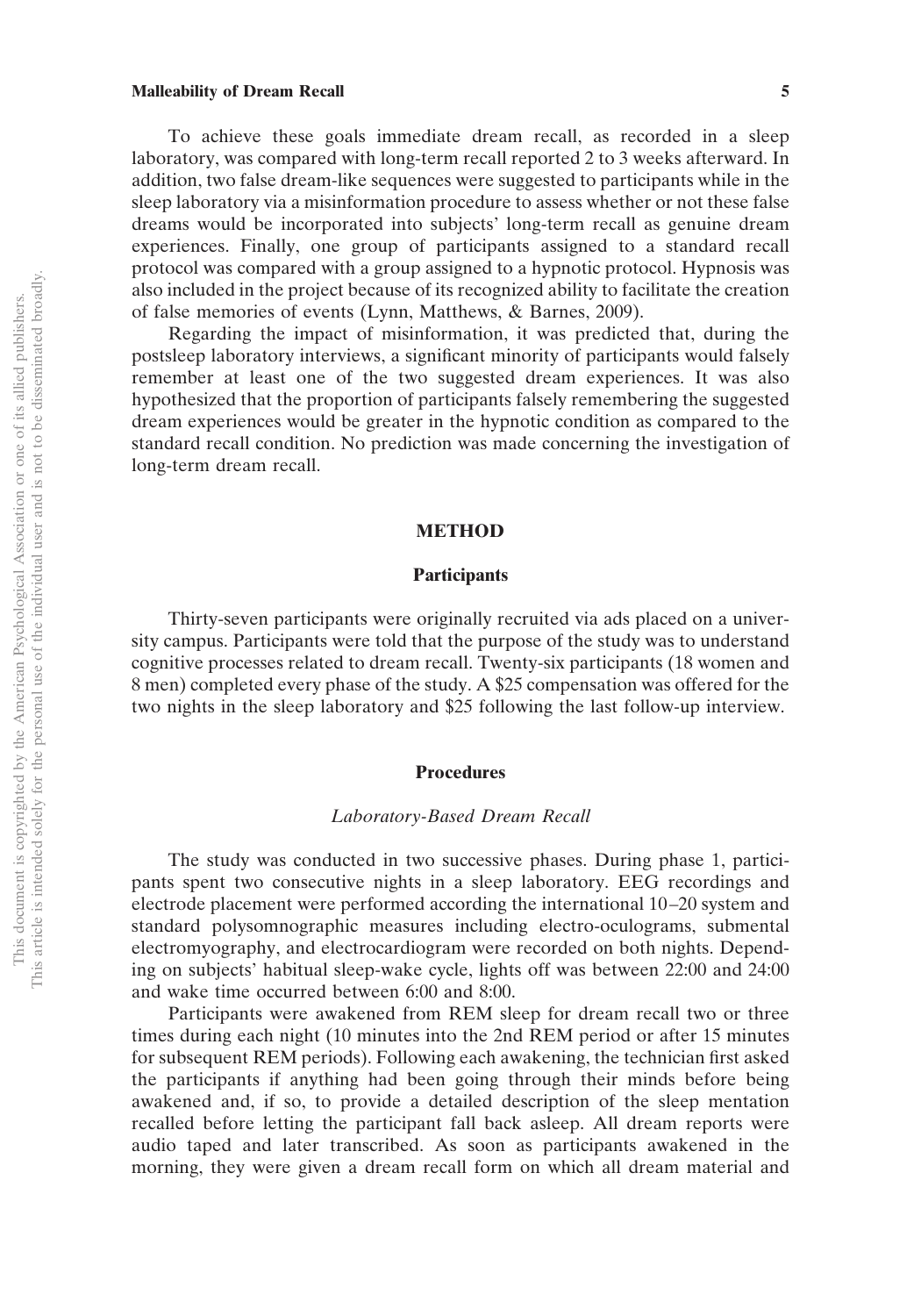images recalled from the night had to be briefly summarized. The purpose of this morning recall was to maximize the long-term recall of the dream material and to obtain an additional measure of the material recalled.

### *Misinformation*

Two misleading pieces of information were given to the participants during their stay in the sleep laboratory to examine whether some of them would, over time, involuntarily transform these elements into a personal dream memory. While the electrodes were being removed from participants after night 1, the technician informally told them that they had spoken during their sleep and that he had heard them say: "Be careful, the dog is asleep." The purpose of this misinformation was to provide a false external evidence of dreaming about a specific topic. While the electrodes were being removed after night 2, the technician told participants that he had briefly fallen asleep during the night and recounted a brief dream he had supposedly experienced. The story was recounted informally to reduce the participants' chances of remembering the context surrounding the exposure to the story and thus increase the probabilities of source amnesia. It also was short, simple, and included the participant as one of the dream characters to facilitate the incorporation of the story into the participants' dream narratives. In addition, the story contained a few specific elements (e.g., a party in a shopping mall and the presence of a green balloon) to insure a certain salience and to allow the detection of incorporations into participants' future dream narratives.

## *Follow-Up Interviews*

Approximately one week after their stay in the sleep laboratory, participants were contacted by the experimenter to inquire whether they were interested in taking part in a second study that comprised two interviews, to be held one week apart. Participants were told that the purpose of the interviews was to evaluate the quality of their recall of the two nights spent in the sleep laboratory and of the dreams they had experienced during that time. They were informed that half of the participants would be asked to recall the events in a hypnotic context and they were informed about the condition to which they had been randomly assigned. Before this, no mention had been made of the second phase of the study to avoid that participants try to actively memorize their dreams or other laboratory-based experiences for subsequent recall.

Each interview consisted of two successive recall sessions during which participants were invited to describe in the most complete way possible their visit to the sleep laboratory and, especially, the dreams they had during their two nights there. Participants were informed that the interviewer did not know any details relating to the laboratory setting nor the content of the dreams that they had reported. This protocol allowed the elicitation of a free recall that was as detailed as possible without suggesting any details. When the participants stated that their recall was completed, they were asked whether they could remember anything else. The first recall session of each interview was terminated when the participants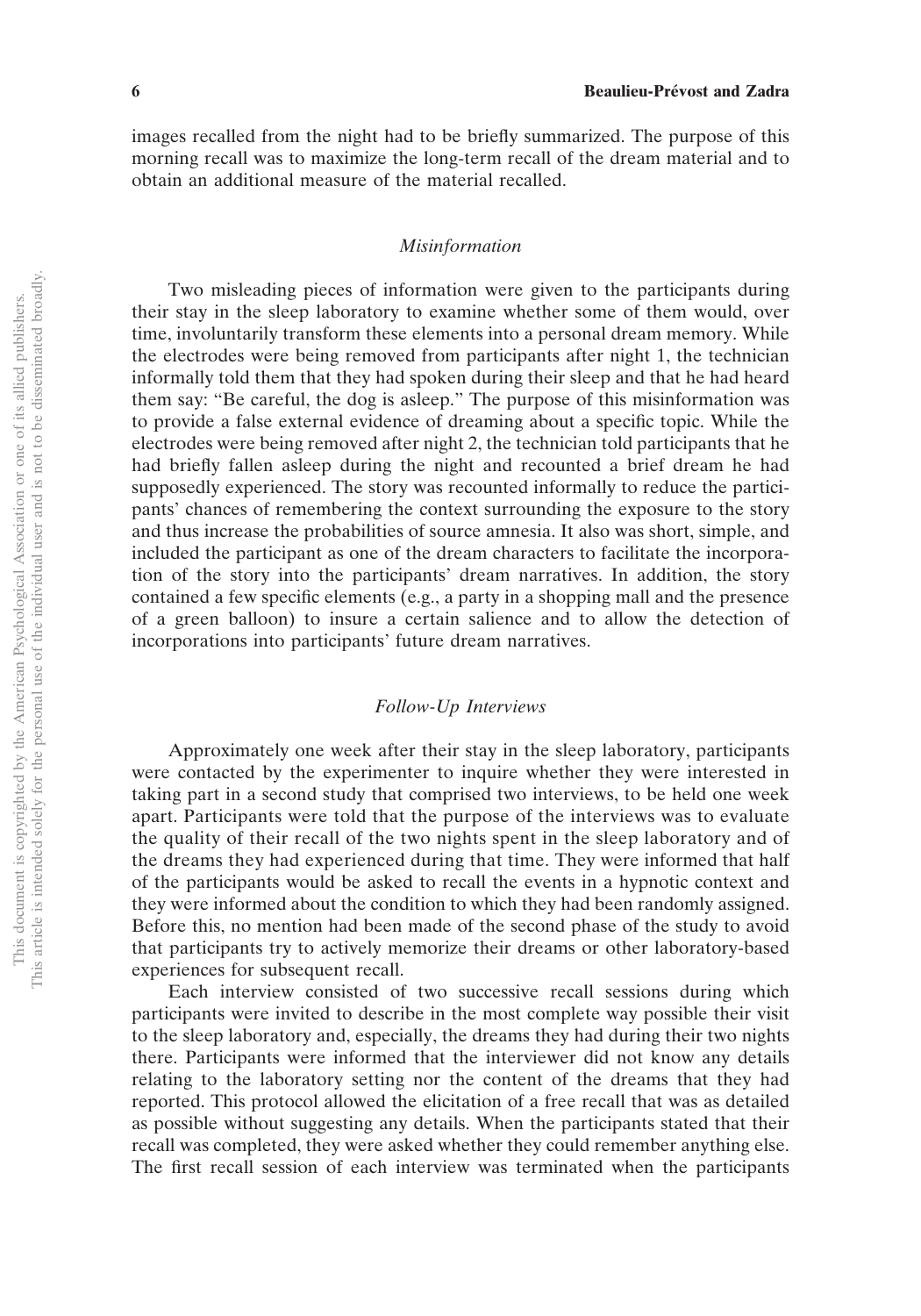answered that they did not remember anything else. The second recall session began immediately after the end of the first recall.

The procedure for the second recall session differed according to the group conditions. Participants assigned to the standard protocol were given the same instructions as for the first recall but were also asked to try not to forget any detail, however meaningless it may appear. The same protocol was used with participants assigned to the hypnotic condition, except that the recall was preceded by a hypnotic induction adapted from the *Stanford Hypnotic Susceptibility Scale, Form C* (Weitzenhoffer & Hilgard, 1962), in which the participant is brought to reexperience the events before describing them. The hypnotic induction was terminated after the recall. Each recall was audio taped and subsequently transcribed. The last interview ended with a debriefing.

Each interview's transcribed verbatim was then assessed for the presence of elements from the sleep talking suggestion or the dream recounted by the technician. If a dream was mentioned only in the second phase of the study and included at least one of the suggested elements (e.g., a dog, a green balloon), it was considered as a false memory. However, a claim of false memory was only made if (a) the elements were clearly and explicitly attributed to a dream, and (b) no doubt was raised by the participant concerning the memory's origin or validity.

### *Analyses*

The impact of misinformation was assessed by calculating the proportion of participants who reported in phase 2 at least one dream not originally reported in phase 1 and containing at least one of the suggested elements (i.e., a dog, a party, a shopping mall, or a balloon). To ensure a conservative assessment of the number of false dream reports resulting from the misinformation, dream reports were excluded if the participant expressed doubts about the experience (e.g., *I'm not sure but I think that I dreamt about* . . .) or if it was not reported during the last follow-up interview. The false dream reports resulting from the misinformation were identified by two independent judges and the interrater reliability was calculated to assess the reliability of the method. The differential effect of hypnosis versus a standard interview was assessed by comparing the proportion of individuals reporting a suggested dream between the two groups.

For the investigation of long-term dream recall, the dream reports including suggested elements were excluded from the analyses. The proportion of dreams recalled in the second phase was calculated by verifying for each dream reported in phase 1 (i.e., REM-sleep awakening and/or morning recall) which ones were reported at least once in phase 2. To evaluate the extent to which the presence of a morning recall (MR) of a dream is necessary for the presence of its long-term recall (LR), the sensitivity of MR as a "diagnostic indicator" of LR, also known as p(MR/LR), was calculated for dreams reported during a nighttime recall (i.e., REM-sleep awakening).

The probability of naturally occurring false memories of dreams in the long-term recall was also inferred in the eventuality that some dreams reported in phase 2 were not previously reported in phase 1. Dreams reported for the first time in phase 2 could theoretically be either (a) reports of dreams really experienced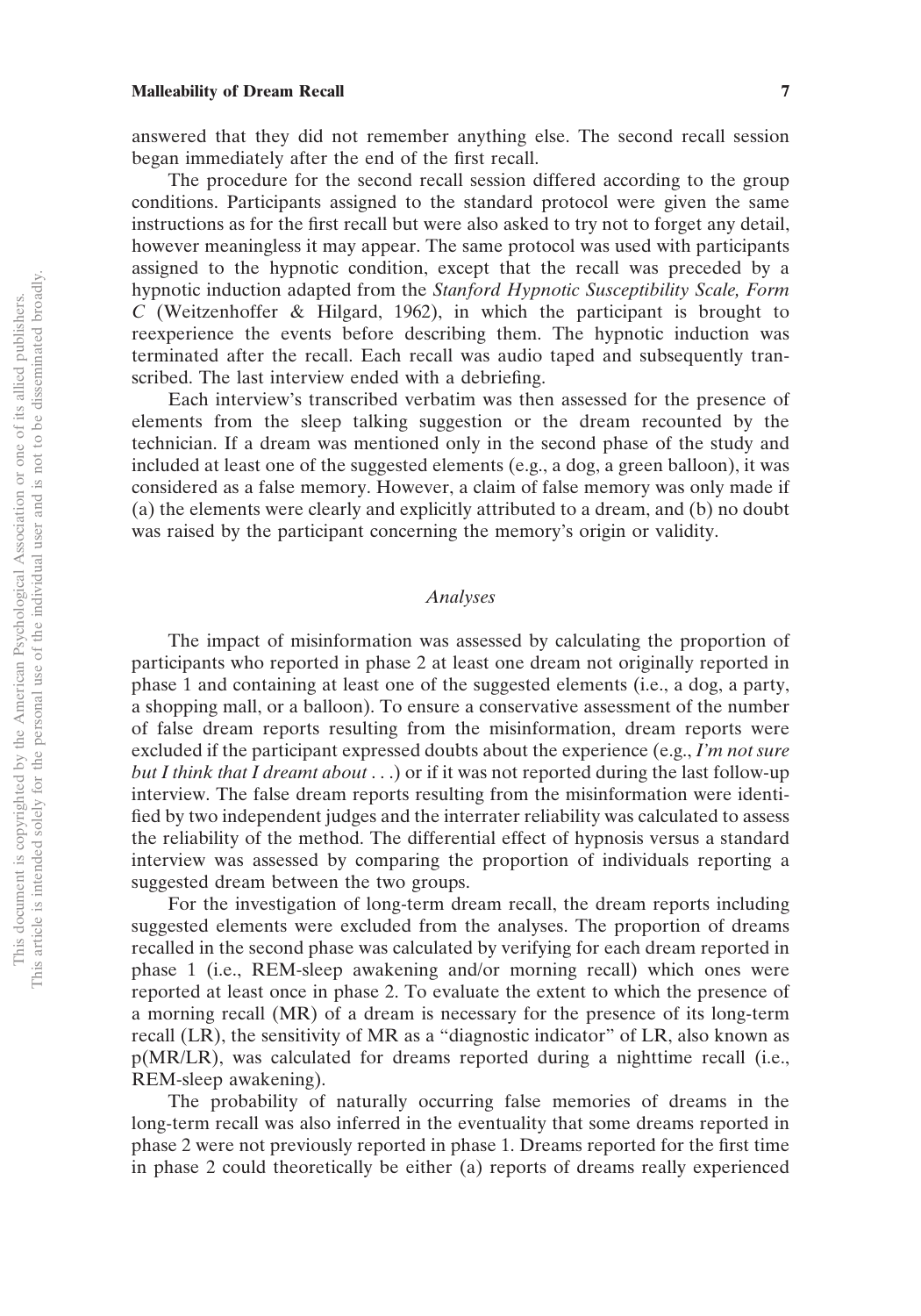during the nights at the sleep laboratory but not reported during REM-sleep recall or morning recall, or (b) reports based on naturally occurring false memories of dreams. But how can we confidently estimate the probability that these additional reports represent valid memories from dreams experienced but not reported in phase 1, and not naturally occurring false memories of dreams? There is basically no direct way to know whether or not these reports are based on real of false memories. However, we designed an indirect method to estimate the probable number of false memories among them.

The method is based on the assumption that the efficacy of a morning recall to predict the presence of a long-term recall (as measured by the sensitivity of the morning recall) should not depend on whether or not the dream experience was previously reported during a REM-sleep awakening. After calculating p(MR/LR) for dreams previously reported during a night recall, the resulting sensitivity is applied to dreams not previously reported during a night recall and used to deduce the expected number of long-term dreams reports not previously reported in phase 1 from the observed number of long-term reports associated to a morning recall but not previously reported during a night recall. This expected number of dreams reported in phase 2, but not in phase 1, is then compared with the observed number, and the difference represents extra dream reports beyond what would reasonably be expected from the estimated sensitivity of morning recall. Therefore, these extra reports can be inferred to represent naturally occurring false memories of dreams.

For all the calculations, the confidence level was set at 95%. Confidence intervals of proportions were calculated according to the Wilson method (for details, see Newcombe, 1998b), and confidence intervals of differences between proportions were calculated with the Newcombe-Wilson method (Newcombe, 1998a).

### **RESULTS**

Participants recalled an average of  $3.5$  ( $SD = 1.4$ ) dream reports over the two consecutive nights of experimental awakenings from REM sleep. If the spontaneous recall of dreams following natural morning awakenings is included, an average of 5.1 dreams  $(SD = 2.3)$  was reported by participants during their two nights at the sleep laboratory.

During the post sleep-laboratory interviews, five of the 26 participants (19%) reported that they had dreamt about a dog (incorporation of the suggestion related to sleep talking) and 2 (7%) reported that they had dreamt about a party or green balloons (incorporation of technician's dream). These elements of the dream memories did not correspond to any of the actual dreams reported in the sleep laboratory. Of the five participants who reported a dream about a dog, three had doubts about the validity of their memory during their first follow-up interview. None of these three participants reported this dream during the second interview, suggesting that they either did not unequivocally attribute the technician's suggestion to a personal dream experience or that this false memory trace disappeared over time.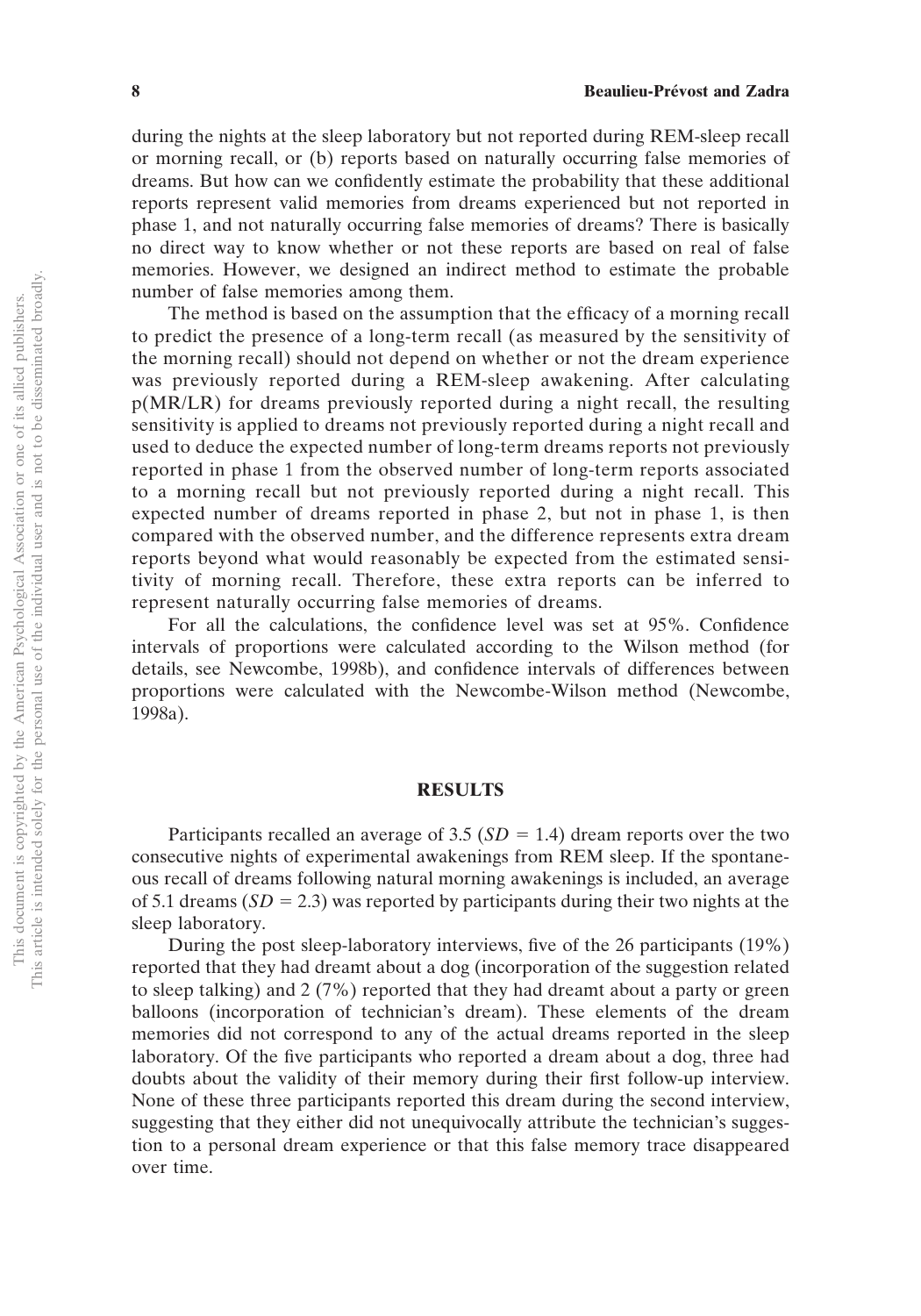If only memories reported as being valid until the end of the study (e.g., until the end of the second interview) are considered, a total of four participants  $(15\%: 95\% \text{CI} = 6.1\% \text{ to } 33.5\%)$  reported false dreams that included elements suggested by the technician. The interrater reliability for the identification of these four false reports was 100%. The four false memories resulting from the misinformation were equally distributed across the two conditions, indicating that the hypnotic condition did not facilitate the creation of false memories of dreams beyond what was observed in the standard recall condition. As shown in the following two examples, the actual content of these false dream narratives was short and generally included only the suggested elements (in bold) and some basic contextual elements:

I dreamt that there was Cruella from the 101 Dalmatians who was going to kill **puppies** in her car.

I remember a flash...a flash of **balloons** full of colors and a big **balloon**.

### **Assessing the Proportion of Recalled Dreams in the Second Phase**

No statistically significant difference between the standard and the hypnotic procedures was found for the rate of recall in phase 2. Observations from the two groups were thus merged for the following analyses.

Of the 133 dreams reported in phase 1, 86 were also reported at least once during phase 2. The proportion of dreams recalled after one to two weeks was thus estimated at  $65\%$  (95%CI = 56% to 73%).

Of the 61 dream reports in phase 2 that were previously reported during a nighttime recall, 54 were also reported during the morning recall. Therefore, the sensitivity of morning recall for dreams reported during a night recall was 89%  $(54/61: 95\% \text{CI} = 78.2\% \text{ to } 94.3\%)$ . This indicates that when remembering dreams one to two weeks after experiencing them, between 78% and 94% of the dreams remembered were also recalled the morning following the dream experience in the laboratory.

## **Inferring the Probability of Naturally Occurring False Dream Memories in Phase 2**

Eleven dreams reported in phase 2 did not correspond to any dream reported in phase 1. Because 25 dreams reported in phase 2 were reported during morning recall but not during a nighttime recall, the sensitivity parameter could be used to infer that that the expected number of dreams reported in phase 2 but not in phase 1 was 3.2 (95% CI =  $1.5-7.0$ ), and not 11 as was observed. Consequently, approximately 7.8  $(95\% \text{ CI} = 4.0-9.5)$  of the 11 dreams reported in phase 2 but not in phase 1 remain unaccounted for and probably represent naturally occurring false memories of dreams. Because a total of 144 dreams were recalled in phase 2 (excluding those with suggested elements), we can infer that between 3% (i.e., 4/144) and 7% (i.e., 9.5/144) of the dreams reported in phase 2 were likely naturally occurring false memories of dreams.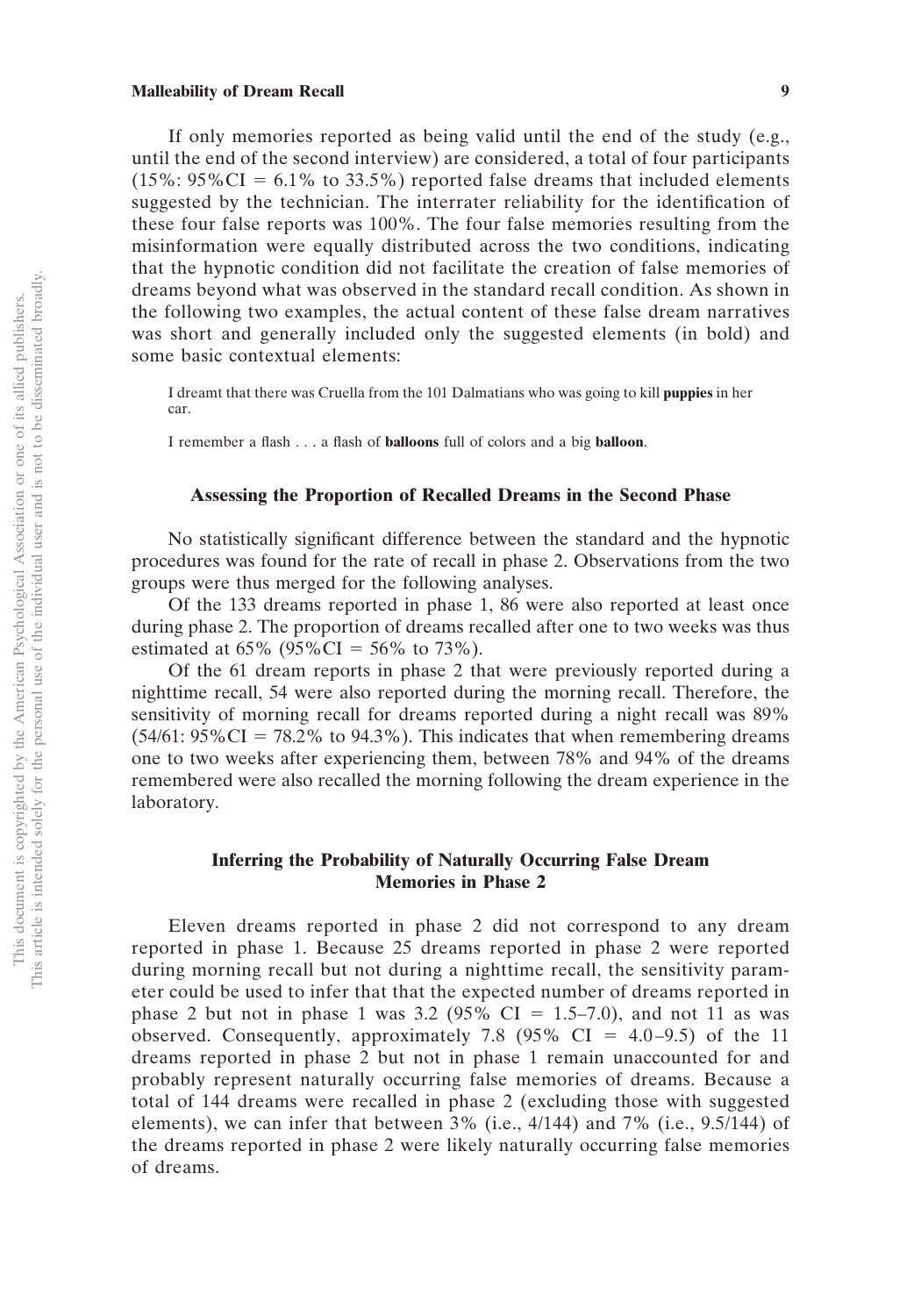### **DISCUSSION**

The main goal of this study was to determine whether verifiably false memories of dream experiences could be experimentally induced. In accordance with our first prediction, some individuals reported recalling dreams from their stay at the sleep laboratory that they had not in fact experienced. Specifically, false memories of dreams were created in 15% of the participants and population inferences suggest that between 1/16th and 1/3rd of the population could be similarly affected given comparable conditions. Elements suggested to participants by the technician less than an hour after they had awakened were hence falsely attributed to personal dream experiences by these individuals. The hypnotic protocol, however, did not facilitate the creation of false memories for dreams beyond what was observed with the standard recall protocol. This result was not expected, but a recent study offers a potential explanation by suggesting that hypnosis does not lead to increased rates of confabulation when the hypnotic induction does not include social pressure for increased recall (Wagstaff, Wheatcroft, & Jones, 2011).

The results from the present study also support the idea that the presence of a morning dream recall is useful but not necessary to insure long-term recall of the dream experience. Thus, the amount of encoding of dream memories occurring at nighttime can sometimes be sufficient to ensure later recall of the dream even when there was no recall after the morning awakening.

However, the results also suggest that between 3% and 7% of long-term memories of dreams could be naturally occurring false memories of dreams. Although there is no estimation available concerning the proportion of false memories among autobiographical memories of events, it is hard to believe that proportions could be as high for memories of events. Thus, these results are compatible with Rosen's (2013) assertion that false memories could be far more common for dream memories than for memories of real-life events.

### **Limits**

Although false dream reports were excluded from our analyses when participants expressed doubt as to their origins, their confidence in the false memory was not explicitly assessed after the interview. Confidence ratings are sometimes collected in memory creation studies and could have improved the present method. A second limit is that the conclusion that some of the dream reports reported during phase 2 represent naturally occurring false memories of dreams was based on the assumption that the sensitivity of morning dream recall should not depend on whether or not the dream was previously reported during a nighttime recall. Although this assumption appears reasonable, it could not be tested and conclusions could differ if this assumption was found to be incorrect.

### **Contextualization of the Results**

The results from two studies comparing dream memories and memories of a short film presented after a nocturnal awakening suggest that the content of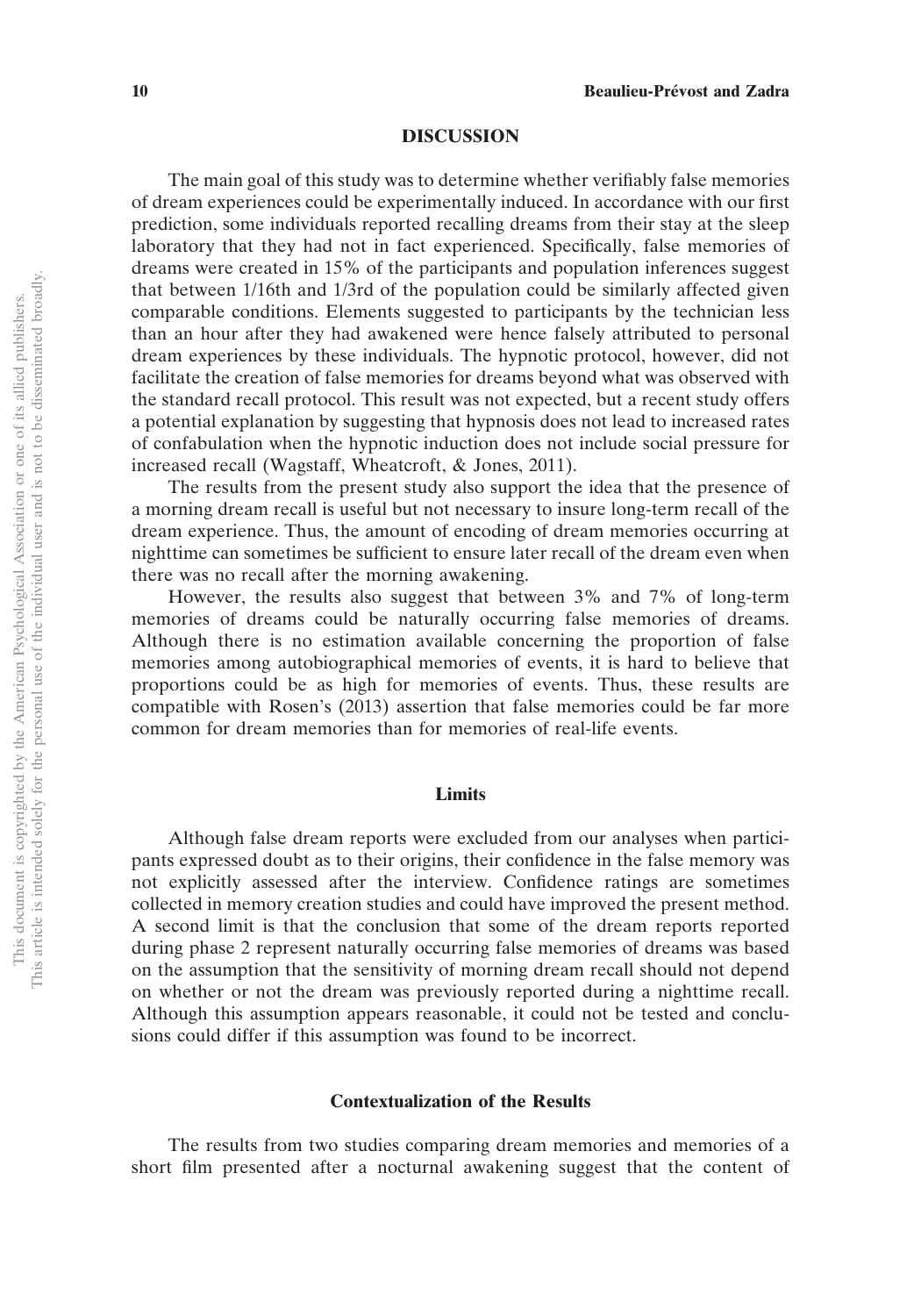morning dream reports is generally reliable but also includes a small proportion of fabricated elements (Montangero, Ivanyi, & de Saint-Hilaire, 2003; Moorcroft, McFarland, et al., 2001; Moorcroft, Wronkiewicz, et al., 2001). In addition, Horton's (2011b) study on the effect of rehearsal on dream memories provided evidence that dream memories are potentially more susceptible to disruption than memories of real-life events and that the validity of long-term dream reports is questionable. The present study supports the ideas derived from these previous studies: Dream recall is malleable and the long-term validity of dream memories is questionable.

When compared with data obtained from classical studies of memory creation, the proportion of successful memory creations found in the present study could be considered low: whereas the rate of success in classical nonhypnotic protocols ranges between 20% and 29% (e.g., Hyman, Husband, & Billings, 1995; Loftus & Pickrell, 1996), it was 15% in our study. At first sight, these results could be viewed as suggesting that false memories of dreams are more difficult to create than false memories of real-life events. However, to properly interpret these results, it is important to realize that the design used in the present study was based on a misinformation protocol and not a memory creation protocol.

In classical memory creation studies (e.g., Hyman, Husband, & Billings, 1995; Loftus & Pickrell, 1996), the existence of a false event is directly suggested before each recall (corresponding to the second phase of our study) by an authority (i.e., either a relative or the experimenter). The implicit suggestion made to participants in such classical studies is thus that an absence of recall for the false event corresponds to a failure in recall. Moreover, this recall failure is implicitly suggested at each recall interview or until a false memory of the event is reported. Hence, the social pressure to attribute this nonvalid autobiographical construct to a past experience is very high.

By contrast, the context found in traditional misinformation studies (e.g., Loftus & Palmer, 1974) is very different. Participants in these studies are only exposed once to nonvalid or misleading information between the occurrence of the event and the moment of recall and no suggestion is made during recall concerning the validity of the (mis)information. The social pressure to attribute this misleading information to the event itself is thus relatively low. Until now, misinformation studies only succeeded in transforming peripheral elements of a preexisting memory.

As previously mentioned, the present study used a misinformation protocol: (a) participants were exposed to elements of misinformation soon after the target periods of attribution (i.e., the two nights spent at the sleep laboratory), (b) the elements of misinformation were presented informally and not in an authoritative way, and (c) no suggestion was given during the follow-up interviews concerning specific elements that needed to be recalled. Furthermore, the interviewer specified to the participants that he was unfamiliar with the sleep laboratory and the content of the dreams reported during their stay at the lab and simply encouraged them to recall events as best as they could. In addition, the elements of misinformation (i.e., the suggestion of sleep talking and the technician's false dream) did not explicitly suggest the existence of a dream experience. Finally, as opposed to what is usually done in hypnosis-based memory creation studies (e.g., Laurence & Perry, 1983), our hypnotic protocol did not include a memory creation suggestion and it was not used with participants selected on the basis of high levels of hypnotic susceptibility.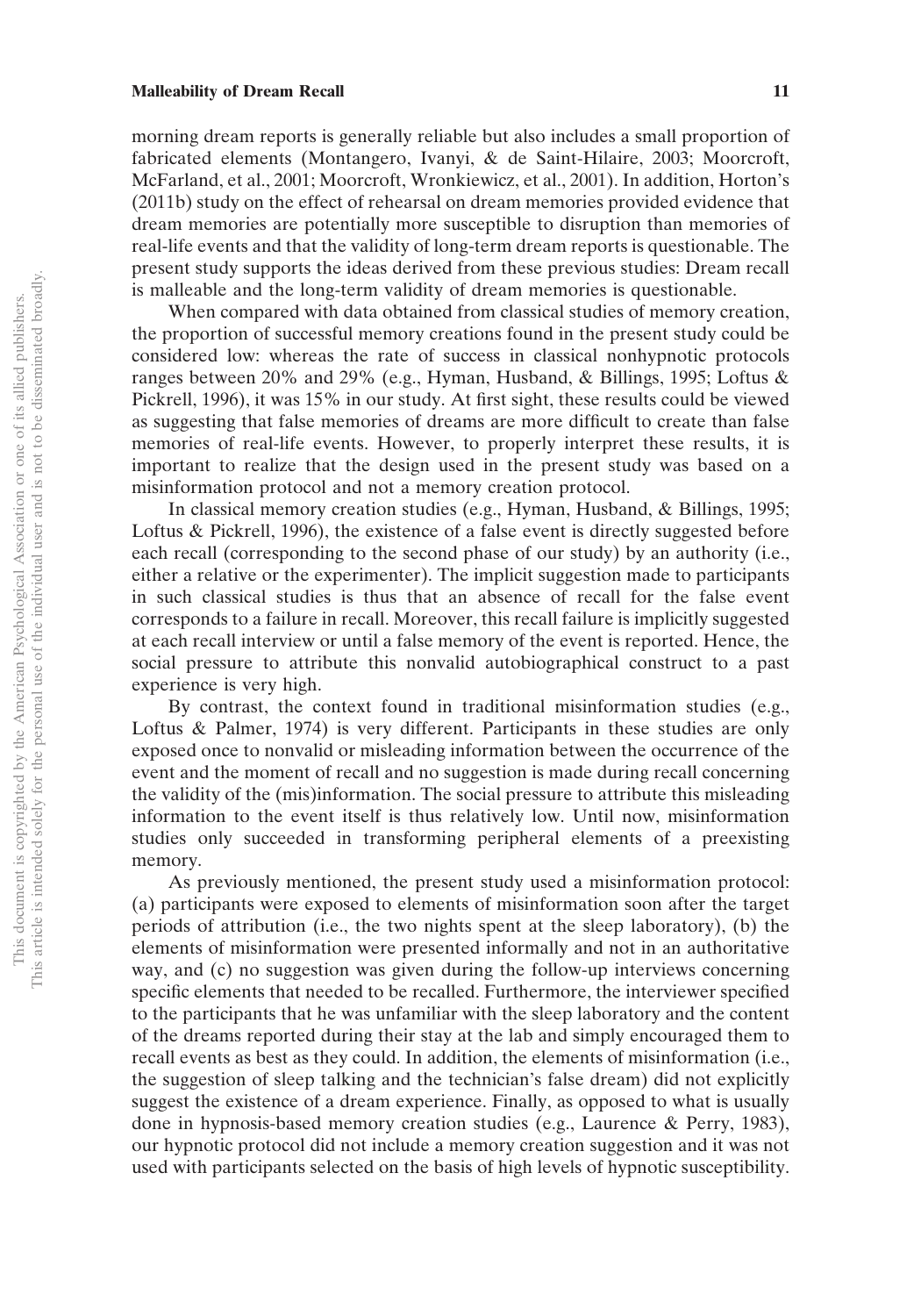Consequently, the 15% of successful memory creation should not be compared with the 20% to 29% reported in memory creation studies, but to the usual lack of memory creation found in classical misinformation studies.

### **Conclusion and Implications**

Taken as a whole, these results allow us to conclude that autobiographical memory is malleable in the context of dream recall and that short but false memories of dreams can be induced in a situation that was previously known to alter only peripheral elements of memories for events. The present results hence demonstrate that individuals to whom a dream is described or who are told that they said something specific while sleeping could, after a few days or weeks, falsely attribute that memory to a personal dream experience and consequently believe that they really experienced the dream in question.

In summary, our data reveal that situations of misinformation can easily elicit false memories of specific dreams in a substantial minority of cases and suggest that misinformation affects the construction of dream memories much like it affects memories of real-life events. These findings thus indicate that a small but nontrivial proportion of people's dream memories may be social constructions resulting from errors of attribution.

These findings have important implications for dream work, dream interpretation, and other types of clinical and social uses of dream narratives. Indeed, people using these techniques need to be aware that the dream reports they are working with could be falsely remembered and their origins misconstrued.

The flow of false memories into memories for dreams could also have an impact on the reliability of autobiographical memories of real-life events given the important role believed to be played by memories of dreams in the production of false autobiographical memories. However, more work is needed to better document this possibility.

### **REFERENCES**

Baldwin, J. M. (1889). *Handbook of psychology*. New York, NY: Holt.

- Beaulieu-Prévost, D., & Zadra, A. (2007). Absorption, psychological boundaries and attitude towards dreams as correlates of dream recall: Two decades of research seen through a meta-analysis. *Journal of Sleep Research, 16,* 51–59. http://dx.doi.org/10.1111/j.1365-2869.2007.00572.x
- Brown, A. S. (2003). A review of the déja` vu experience. *Psychological Bulletin, 129,* 394 –413. http://dx.doi.org/10.1037/0033-2909.129.3.394
- De Gennaro, L., Marzano, C., Cipolli, C., & Ferrara, M. (2012). How we remember the stuff that dreams are made of: Neurobiological approaches to the brain mechanisms of dream recall. *Behavioural Brain Research, 226,* 592–596. http://dx.doi.org/10.1016/j.bbr.2011.10.017
- Domhoff, W. G., & Schneider, A. (2008). Similarities and differences in dream content at the cross-cultural, gender, and individual levels. *Consciousness and Cognition, 17,* 1257–1265. http://dx.doi.org/10.1016/j.concog.2008.08.005
- Grenier, J., Cappeliez, P., St-Onge, M., Vachon, J., Vinette, S., Roussy, F., . . . de Koninck, J. (2005). Temporal references in dreams and autobiographical memory. *Memory & Cognition, 33,* 280 –288. http://dx.doi.org/10.3758/BF03195317
- Hays, P. (1992). False but sincere accusations of sexual assault made by narcoleptic patients. *The Medico-Legal Journal, 60,* 265–271.
- Horton, C. L. (2011a). Recall and recognition of dreams and waking events: A diary paradigm. *International Journal of Dream Research, 4,* 8 –16.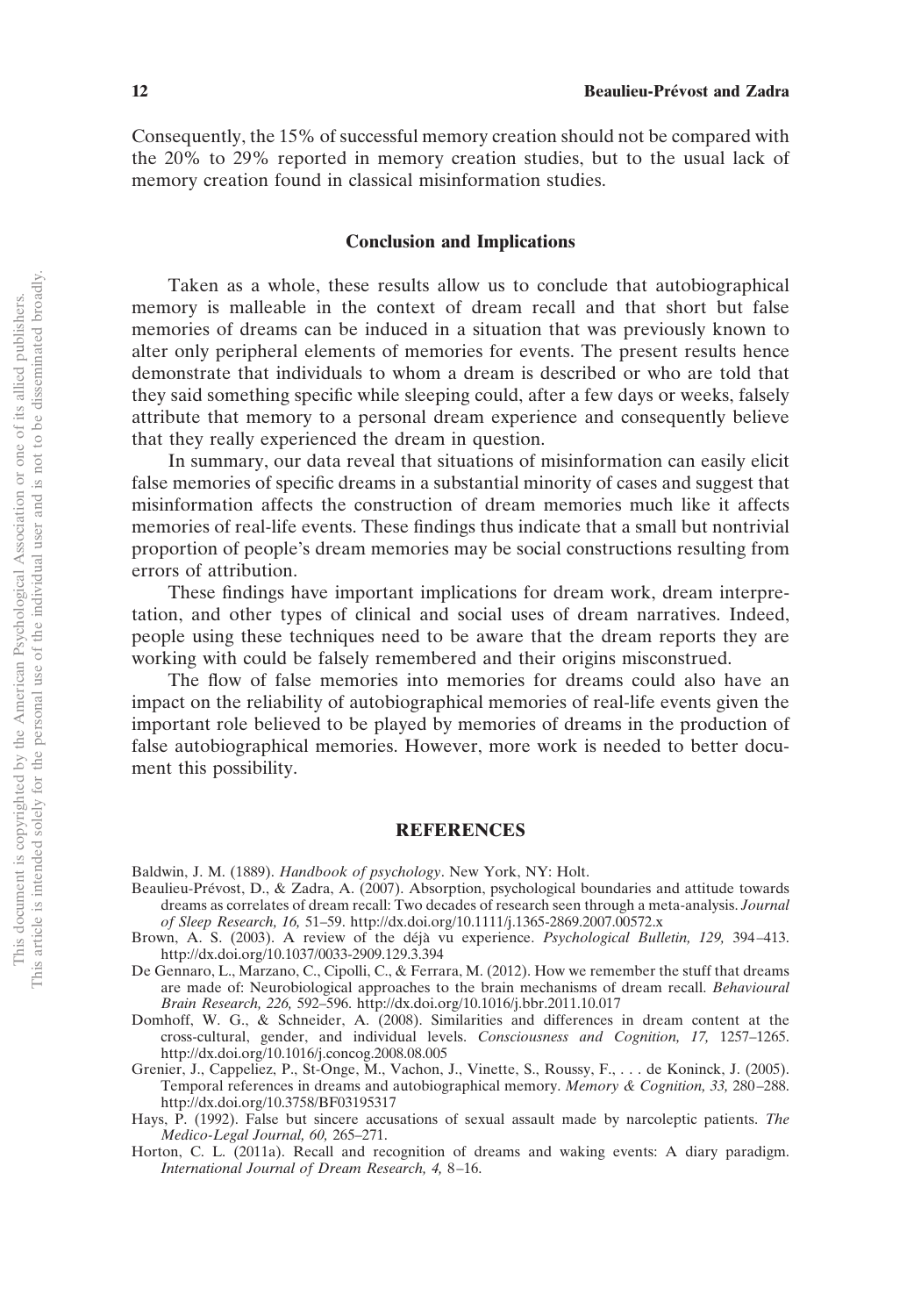- Horton, C. L. (2011b). Rehearsal of dreams and waking events similarly improves the quality but not the quantity of autobiographical recall. *Dreaming, 21,* 181–196. http://dx.doi.org/10.1037/a0024860
- Horton, C. L., & Conway, M. A. (2009). The Memory Experiences and Dreams Questionnaire: A validated measure of dream remembering. *Imagination, Cognition and Personality, 29,* 3–29. http://dx.doi.org/10.2190/IC.29.1.b
- Hyman, I. E., Husband, T. H., & Billings, J. F. (1995). False memories of childhood experiences. *Applied Cognitive Psychology, 9,* 181–197. http://dx.doi.org/10.1002/acp.2350090302
- Johnson, M. K., Foley, M. A., Suengas, A. G., & Raye, C. L. (1988). Phenomenal characteristics of memories for perceived and imagined autobiographical events. *Journal of Experimental Psychology: General, 117,* 371–376. http://dx.doi.org/10.1037/0096-3445.117.4.371
- Johnson, M. K., Hashtroudi, S., & Lindsay, D. S. (1993). Source monitoring. *Psychological Bulletin, 114,* 3–28. http://dx.doi.org/10.1037/0033-2909.114.1.3
- Johnson, M. K., Kahan, T. L., & Raye, C. L. (1984). Dreams and reality monitoring. *Journal of Experimental Psychology: General, 113,* 329 –344. http://dx.doi.org/10.1037/0096-3445.113.3.329
- Kemp, S., & Burt, C. D. B. (2006). Memories of uncertain origin: Dreamt or real? *Memory (Hove, England), 14,* 87–93. http://dx.doi.org/10.1080/09658210444000548
- Kemp, S., Burt, C. D. B., & Sheen, M. (2003). Remembering dreamt and actual experiences. *Applied Cognitive Psychology, 17,* 577–591. http://dx.doi.org/10.1002/acp.890
- Laurence, J.-R., & Perry, C. (1983). Hypnotically created memory among highly hypnotizable subjects. *Science, 222,* 523–524. http://dx.doi.org/10.1126/science.6623094
- Loftus, E. F., & Palmer, J. C. (1974). Reconstruction of automobile destruction: An example of the interaction between language and memory. *Journal of Verbal Learning & Verbal Behavior, 13,* 585–589. http://dx.doi.org/10.1016/S0022-5371(74)80011-3
- Loftus, E. F., & Pickrell, J. E. (1996). The formation of false memories. *Psychiatric Annals, 25,* 720 –725. http://dx.doi.org/10.3928/0048-5713-19951201-07
- Lynn, S. J., Matthews, A., & Barnes, S. (2009). Hypnosis and memory: From Bernheim to the present. In K. D. Markman, W. M. P. Klein, & J. A. Suhr (Eds.), *Handbook of imagination and mental simulation* (pp. 103–118). New York, NY: Psychology Press.
- Mazzoni, G. A., & Loftus, E. F. (1996). When dreams become reality. *Consciousness and Cognition, 5,* 442–462. http://dx.doi.org/10.1006/ccog.1996.0027
- Mazzoni, G. A., & Loftus, E. F. (1998). Dream interpretation can change beliefs about the past. *Psychotherapy: Theory, Research, Practice, Training, 35,* 177–187. http://dx.doi.org/10.1037/h0087809
- Mazzoni, G. A., Loftus, E. F., Seitz, A., & Lynn, S. J. (1999). Changing beliefs and memories through dream interpretation. *Applied Cognitive Psychology, 13,* 125–144. http://dx.doi.org/10.1002/(SICI)1099- 0720(199904)13:2<125::AID-ACP560>3.0.CO;2-5
- Mazzoni, G. A. L., Lombardo, P., Malvagia, S., & Loftus, E. F. (1999). Dream interpretation and false beliefs. *Professional Psychology: Research and Practice, 30,* 45–50. http://dx.doi.org/10.1037/0735- 7028.30.1.45
- McNally, R. J., & Clancy, S. A. (2005). Sleep paralysis, sexual abuse, and space alien abduction. *Transcultural Psychiatry, 42,* 113–122. http://dx.doi.org/10.1177/1363461505050715
- Montangero, J., Ivanyi, C. T., & de Saint-Hilaire, Z. (2003). Completeness and accuracy of morning reports after a recall cue: Comparison of dream and film reports. *Consciousness and Cognition, 12,* 49 –62. http://dx.doi.org/10.1016/S1053-8100(02)00029-6
- Moorcroft, W. H., McFarland, B., Larkin, B., Castelda, B., Cenefelt, E., Ondrashek, S.,... Sweeny, A. (2001). *Accuracy of dream recall: I. Data from real dreams*. Paper presented at the18th Conference of the Association for the Study of Dreams, Santa Cruz, USA.
- Moorcroft, W. H., Wronkiewicz, C., Cenefelt, E., Ondrashek, S., Hill, J., Backstrom, E.,... Sweeny, A. (2001). *Accuracy of dream recall: II. Data from a "synthetic dream"*. Paper presented at the 18th Conference of the Association for the Study of Dreams, Santa Cruz, USA.
- Newcombe, R. G. (1998a). Interval estimation for the difference between independent proportions: Comparison of eleven methods. *Statistics in Medicine, 17,* 873–890. http://dx.doi.org/10.1002/(SICI)1097- 0258(19980430)17:8<873::AID-SIM779>3.0.CO;2-I
- Newcombe, R. G. (1998b). Two-sided confidence intervals for the single proportion: Comparison of seven methods. *Statistics in Medicine, 17,* 857–872. http://dx.doi.org/10.1002/(SICI)1097- 0258(19980430)17:8<857::AID-SIM777>3.0.CO;2-E
- Nielsen, T. A., & Stenstrom, P. (2005). What are the memory sources of dreaming? *Nature, 437,* 1286 –1289. http://dx.doi.org/10.1038/nature04288
- Powell, R. A., & Nielsen, T. A. (1998). Was Anna O.'s black snake hallucination a sleep paralysis nightmare? Dreams, memories, and trauma. *Psychiatry: Interpersonal and Biological Processes, 61,* 239 –248.
- Rassin, E., Merckelbach, H., & Spaan, V. (2001). When dreams become a royal road to confusion: Realistic dreams, dissociation, and fantasy proneness. *Journal of Nervous and Mental Disease, 189,* 478 –481. http://dx.doi.org/10.1097/00005053-200107000-00010